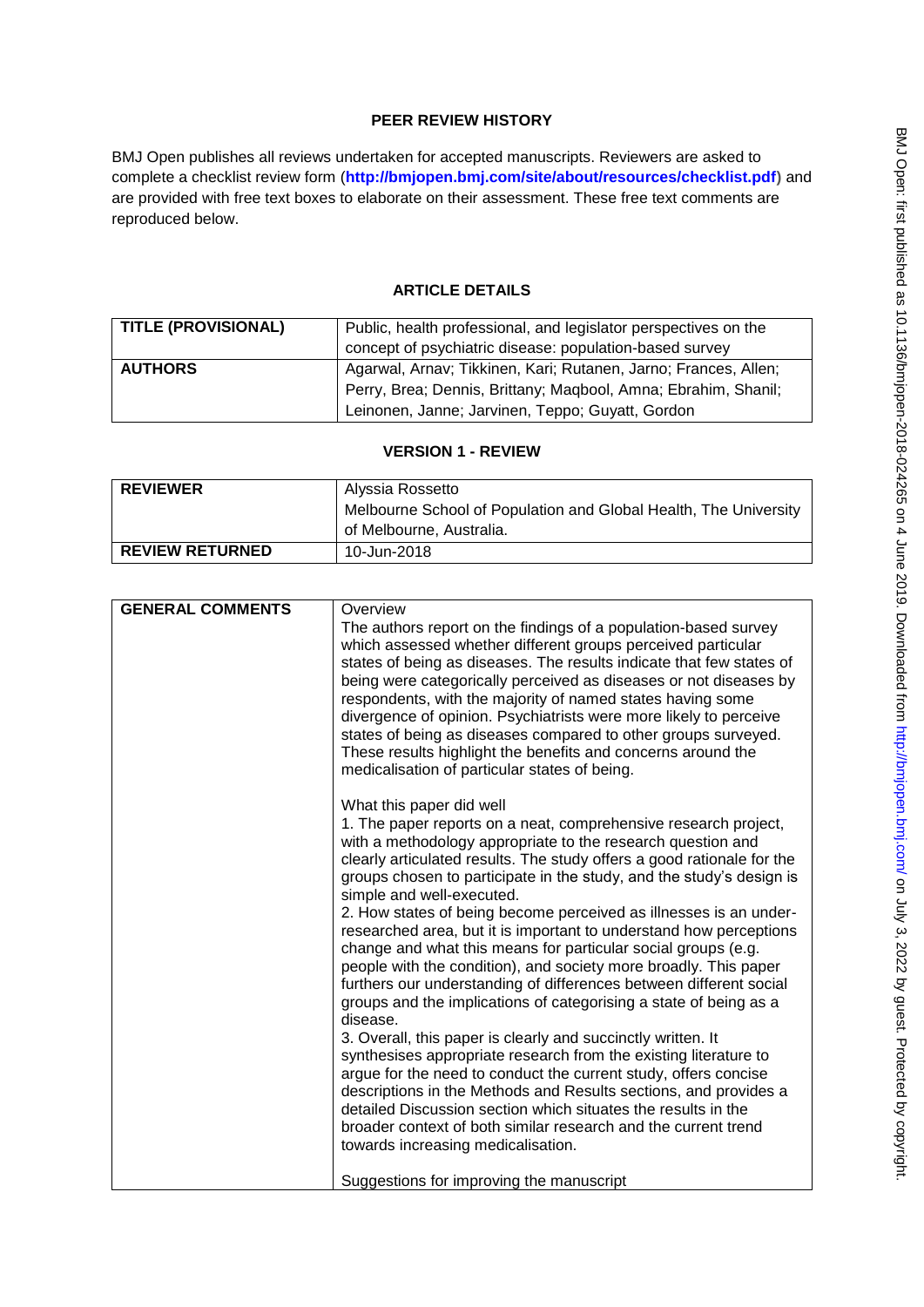| 1. Strengths and limitations box<br>a. Point 3 which notes the similarity of the study sample to its<br>target population would benefit from an expansion on why this is<br>an important strength of the study (i.e. suggests that the views of<br>study participants are likely to be representative of their particular<br>stakeholder groups).<br>2. Introduction<br>a. Page 6, lines 24-29: The sentence reads 'We therefore                                                              |
|-----------------------------------------------------------------------------------------------------------------------------------------------------------------------------------------------------------------------------------------------------------------------------------------------------------------------------------------------------------------------------------------------------------------------------------------------------------------------------------------------|
| examined which, among a number of states of being people<br>perceive as diseases, and to explore differences in perceptions<br>within and between different stakeholder groups.' This sentence<br>does not appear to make sense - part of it may be missing, or two<br>sentences have run together. Please revise this so that readers are<br>clear on the aims of the research.                                                                                                              |
| b. The sentence 'We have previously reported results for the entire<br>set of 60 states of being included in the survey' (lines 29-31) is not<br>well integrated within the context of the final paragraph, perhaps<br>because this is the first time that any reference to the FIND survey<br>is mentioned and it is unclear at this point how the aims described<br>in the previous sentence will be met. It may be appropriate at this                                                     |
| point to include a sentence that briefly describes the FIND study<br>(e.g. 'We will use a subset of data from the cross-sectional Finnish<br>Disease (FIND) survey, conducted in 2010, to assess perceptions<br>of states specifically related to mental health' or similar) to situate<br>the current report within the context of the larger survey.<br>3. Methods                                                                                                                          |
| a. Page 7, lines 31-35 state 'We randomized the 60 states into<br>three blocks (Supplementary material, pages 9-14), each<br>containing 20 states, and presented the blocks randomly to<br>respondents within each sample group13.' However, the<br>supplementary file only contains version A of the questionnaire, not                                                                                                                                                                      |
| the block randomisation procedure/sets, as this sentence implies.<br>Please consider revising this sentence to make it clear that the<br>supplementary material contains the questions used in the survey,<br>and that reference 13 details the randomisation of the 60 states<br>into blocks, which were then randomly presented to respondents.<br>b. Page 9, line 11 makes reference to an analysis of whether                                                                             |
| participants' responses differed by response round. This is the first<br>time any mention of response rounds has been made, and it is not<br>clear what the term refers to (e.g. does it relate to whether<br>participants responded to the survey immediately or after their first<br>or second reminders, or some other feature of the survey<br>methodology?). It is also not explained in the previous publication<br>(reference 13). If the variable is going to be included in analyses |
| and referred to throughout the remainder of the report, it should be<br>clearly described in the Methods section, so please include more<br>detail on this.<br>4. Results<br>a. Figure 1 appears to be missing two people in the final study                                                                                                                                                                                                                                                  |
| population. The number under the 'Eligible sample' heading<br>(6,164) minus the number in the 'Non-responders' box (2,903)<br>equals 3,261, not 3,259 as stated under the 'Final study population'<br>heading. Please check and clarify these numbers.<br>b. The sentence on page 10, lines 9-14 states 'We found no                                                                                                                                                                          |
| differences in participants' characteristics to the target population<br>in terms of age and gender distribution, education, employment<br>and marital status or in participants' characteristics or perceptions<br>by response round (Supplementary material, pages 3-4).' It is<br>currently unclear where the data on the target population, i.e. the<br>data used to make this comparison, has come from; the                                                                             |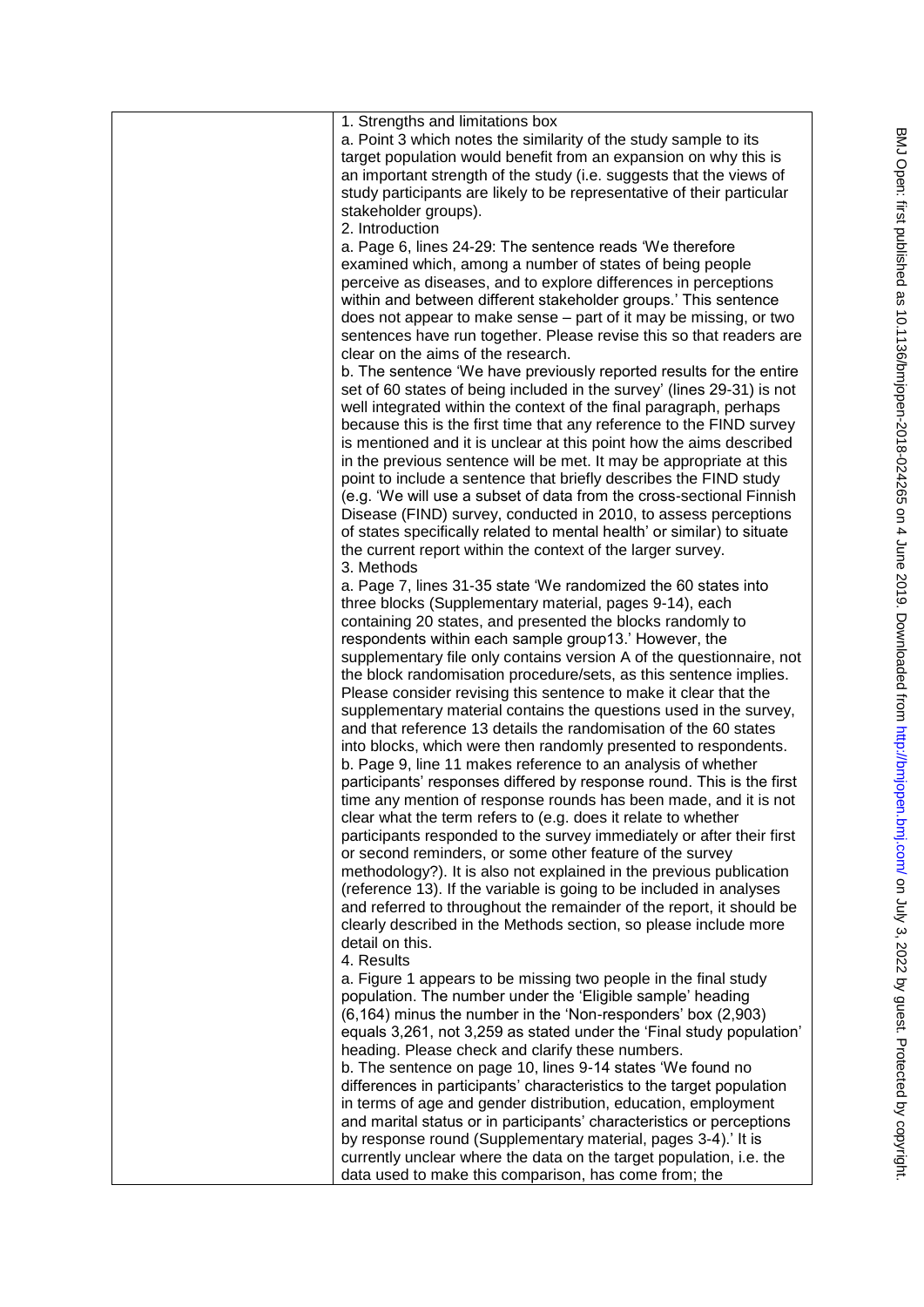supplementary material on pp. 3-4 only contains the demographic characteristics of each sample group, and the online version of the original paper (http://bmjopen.bmj.com/content/2/6/e001632) contains no links to the appendices/supplementary material which might be used to clarify this issue (which may be something to bring up with BMJ Open?). Please describe where the comparison data for each target population has come from (e.g., Census data, medical/nursing association data), either in the Methods or Results section. Please also describe in the Methods or Results what statistical tests were used to determine whether there were differences between the sample groups and their target populations, and the significance level(s) used. c. Figure 2's heading states that non-psychiatrist physicians' results are designated as O, but the abbreviation is D in the figure itself. Please clarify this. 5. Discussion a. Page 13, paragraph 2: Another limitation of this study is that reasons for non-participation in the research cannot be determined, and so there may be potential biases in the data based on how relevant or interesting this topic is to particular subgroups. In making this comment, I am thinking particularly about MPs, whose response rate was notably lower than that of the other stakeholder groups sampled in this research. This is interesting because one might assume that MPs would have a strong interest in participating in a study like this, given that healthcare and population health and wellbeing are important concerns for developed countries, as noted later in the Discussion. I therefore wonder what implications their reduced participation might have for both this research and broader issues such as: a) how they prioritise healthcare in relation to other national concerns; b) their capacity to make informed decisions about the health and wellbeing of the populations they serve; c) how the views of MPs (and others) who do not have a strong knowledge of, or interest in, health and illness are taken into account when making important decisions on these topics (e.g. around funding for research into particular diseases, investment in prevention vs treatment); and d) how/why they might accept or reject particular views around the medicalisation of particular states of being (e.g. do they rely more on experts' opinions, or balance the views of professionals and the public? How does this affect decisions around resource allocation?). Please consider mentioning the issue of being unable to determine reasons for non-participation as a limitation of the research, and (perhaps to a lesser extent) how this might affect the decisions or actions of particular stakeholder groups in the Discussion. b. Page 13, lines 31-33 states '…individuals may react differently to a particular response depending on how questions were worded.' Individuals are providing a response to a question in the survey, so it is not clear why they would be reacting to their own response. Should this read '…individuals may react differently to a particular question depending on how it was worded'? c. Table 3, column 1, row 4: It is not clear how a lack of sexual desire would result in an altered appearance, as implied by the heading. Please clarify this or remove the words 'altered appearance' if they are not relevant. d. Page 15, paragraphs 2-3 note the positive aspects of medicalisation, but one that appears to be missing is that resourcing for states of being that are perceived as diseases increases (e.g. more healthcare jobs are created; more research funding is allocated; more support is provided, such as reasonable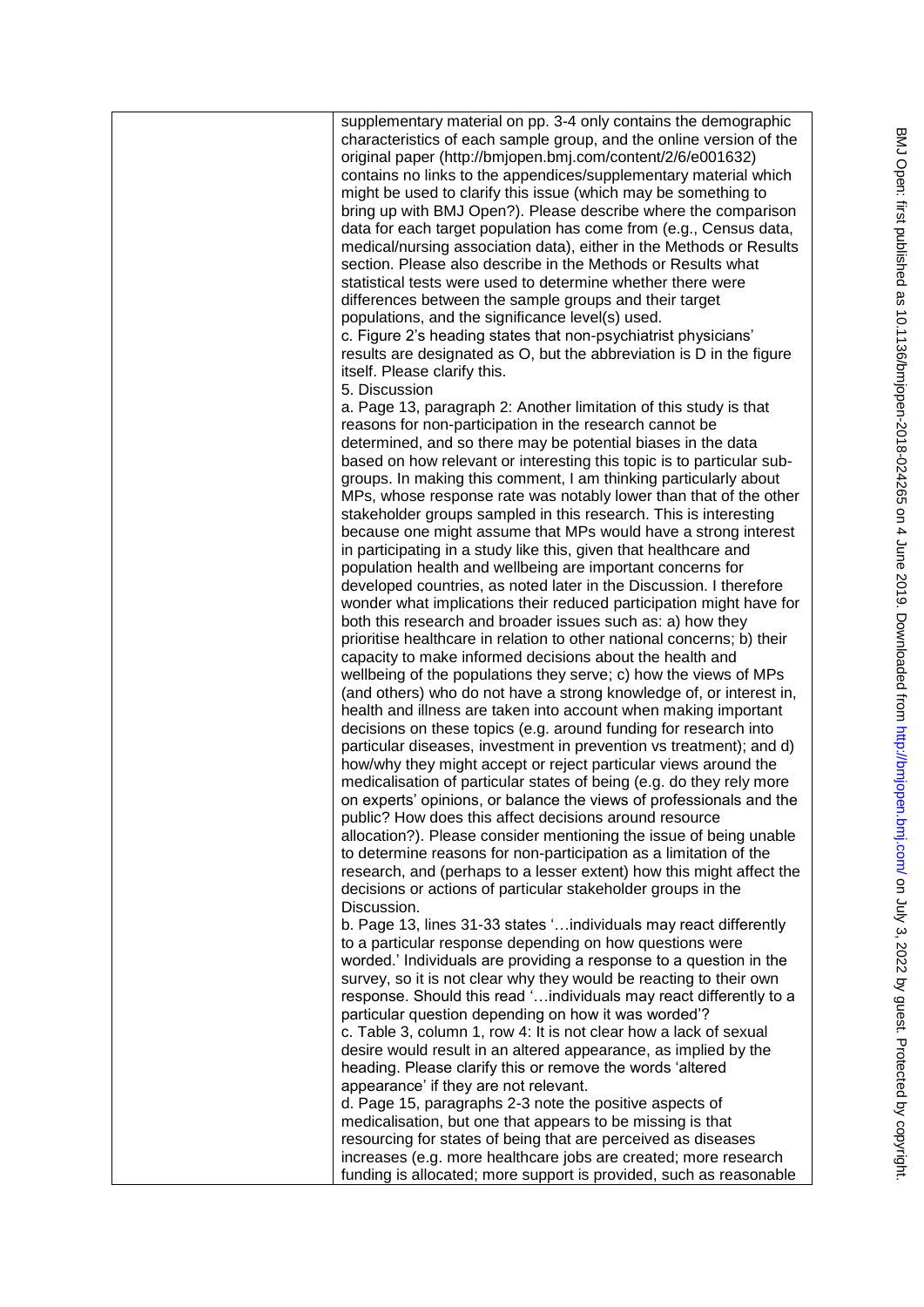| adjustments in the workplace and initiatives focused on social          |
|-------------------------------------------------------------------------|
| support such as befriending programmes). Please consider                |
| mentioning this as a benefit of medicalisation in this section of the   |
| Discussion.                                                             |
| e. Page 16, lines 44-46: The sentence 'For some states                  |
| (approximately 2/3 of psychiatrists see drug and gambling               |
| addictions as diseases; this is true of only 1/3 of lay people -        |
| Figure 2)' does not make sense. Please clarify its meaning.             |
| f. The heading on page 15, lines 3-6 indicates that pages 15-17 will    |
| focus on situating the research within the broader context of the       |
| role of medicalisation in Western society, implications of the          |
| research for particular stakeholder groups, and future research         |
| directions. Although there is a comprehensive discussion of the         |
| benefits and disadvantages of medicalisation, there is very little      |
|                                                                         |
| space devoted to either the impact of the results for clinicians and    |
| policy makers, or the direction future research might take. For a       |
| study as unique as this one, with quite wide-ranging implications, it   |
| is crucial to explain what the research findings mean in the context    |
| of the points raised in this part of the Discussion, e.g. do we need    |
| to have a more balanced and inclusive conversation about which          |
| states of being should be considered diseases, and how these            |
| determinations are made? How can this research contribute to this       |
| discussion? How might lay people contribute their views to the          |
| development of clinical practice guidelines and diagnostic              |
| manuals? Would a follow-up survey be warranted to assess                |
| whether stakeholders' conceptualisations of particular states of        |
| being have changed since 2010? Should future research use a             |
| different methodology (e.g. qualitative, mixed methods) to explore      |
| how conceptualising different states of being as diseases affects       |
| professional decisions around diagnosis, care and treatment?            |
| Please expand on the implications and future research sections of       |
| the Discussion to more fully explore the potential contribution of      |
| this research to the wider literature on this topic.                    |
| 6. General                                                              |
| a. Please proofread the manuscript to correct minor grammatical         |
| errors, e.g.:                                                           |
| i. p. 6, line 31 should read 'Here we focus in detail on 20 states'     |
| ii. p. 7, line 9 should read 'members of the Parliament of Finland'     |
| iii. p. 8, line 24 should read 'The states of being not included in the |
| previously mentioned categories'                                        |
| iv. p. 13, lines 50-55 should read 'iii) one stakeholder groups'        |
| attitudes toward a range of conditions, we found only one study         |
| that assessed the concept of disease over a wide range of               |
| conditions across several stakeholder groups. This survey,              |
|                                                                         |
| conducted in the 1970's, examined'                                      |
| v. p. 16, line 31: define GDP before using the abbreviation.            |

| <b>REVIEWER</b>        | <b>Graham Thornicroft</b> |
|------------------------|---------------------------|
|                        | King's College London, UK |
| <b>REVIEW RETURNED</b> | 27-Sep-2018               |

| <b>GENERAL COMMENTS</b> | Review of The concept of psychiatric disease: Public, health<br>professional, and legislator perspectives                                                                              |
|-------------------------|----------------------------------------------------------------------------------------------------------------------------------------------------------------------------------------|
|                         | This review includes the following strengths<br>• The aim of this paper is rather interesting ie To assess which<br>mental health-related states of being are perceived as diseases by |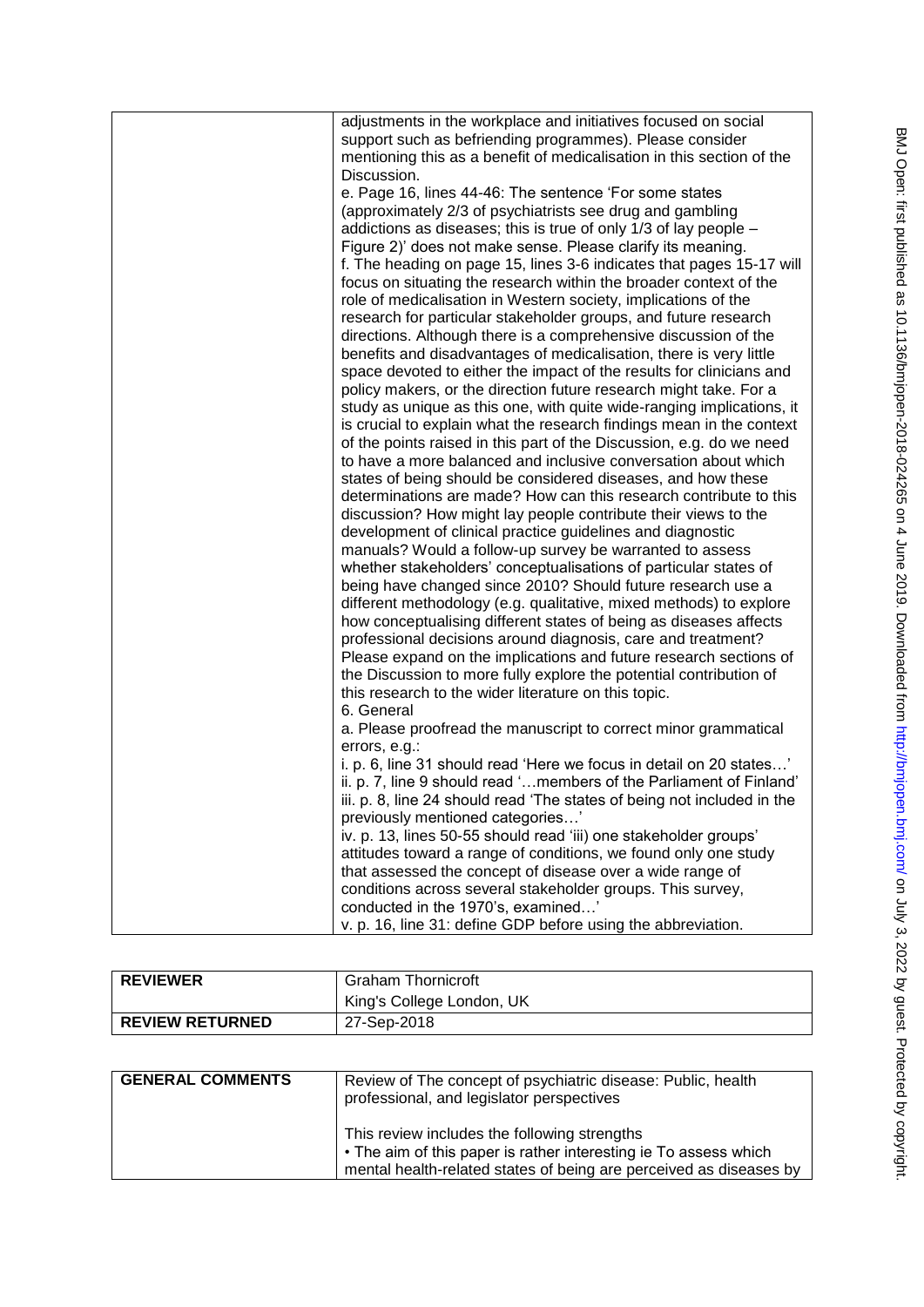| psychiatrists, non-psychiatric physicians, nurses, parliament<br>members and laypeople.<br>• The results show considerable areas of convergence and<br>divergence (eg on alcoholism, drug addiction, gambling addiction,<br>insomnia, social anxiety disorder and work exhaustion).<br>• The survey methodological appears to be reasonable                                                                                                                                                                                                                                                                                                                                                                                                                                                                                                                                                                                                                                                                                                                             |
|-------------------------------------------------------------------------------------------------------------------------------------------------------------------------------------------------------------------------------------------------------------------------------------------------------------------------------------------------------------------------------------------------------------------------------------------------------------------------------------------------------------------------------------------------------------------------------------------------------------------------------------------------------------------------------------------------------------------------------------------------------------------------------------------------------------------------------------------------------------------------------------------------------------------------------------------------------------------------------------------------------------------------------------------------------------------------|
| The paper could be improved by<br>• More discussion on the implications of a 53% response rate<br>• On page 6 the authors jump from the concept of disorder to<br>disease, without saying what each means and how they differ<br>• The authors to not say why the survey asked about disease<br>rather than about mental disorder<br>• Or discuss what effects this may have on the findings<br>. In the survey questionnaire the authors do not seem to have<br>explained to respondents what they mean when they write  Is a<br>disease $-$ did they rely on lay understandings of this term $ ?$<br>• How and why were the 20 particular health states selected<br>. Did the study start with any particular hypotheses?<br>• Re 'We did not involve patients when designing the study.' Why<br>not?<br>. Why did the authors not ask respondents if he/she has or has<br>had mental illness or mental illness in a family member to see<br>if/how this may effect results?<br>• Did the authors analyse the results by age, gender or education<br>or ethnic group? |

# **VERSION 1 – AUTHOR RESPONSE**

## COMMENTS FROM EXTERNAL PEER REVIEWERS

### Reviewer #1

(Dr. Alyssia Rossetto, Melbourne School of Population and Global Health, The University of Melbourne, Australia)

Comment #1: "The authors report on the findings of a population-based survey which assessed whether different groups perceived particular states of being as diseases. The results indicate that few states of being were categorically perceived as diseases or not diseases by respondents, with the majority of named states having some divergence of opinion. Psychiatrists were more likely to perceive states of being as diseases compared to other groups surveyed. These results highlight the benefits and concerns around the medicalisation of particular states of being."

1) Thank you for this comment.

2) No changes required.

Comments #2-4: "What this paper did well

1. The paper reports on a neat, comprehensive research project, with a methodology appropriate to the research question and clearly articulated results. The study offers a good rationale for the groups chosen to participate in the study, and the study's design is simple and well-executed.

2. How states of being become perceived as illnesses is an under-researched area, but it is important to understand how perceptions change and what this means for particular social groups (e.g. people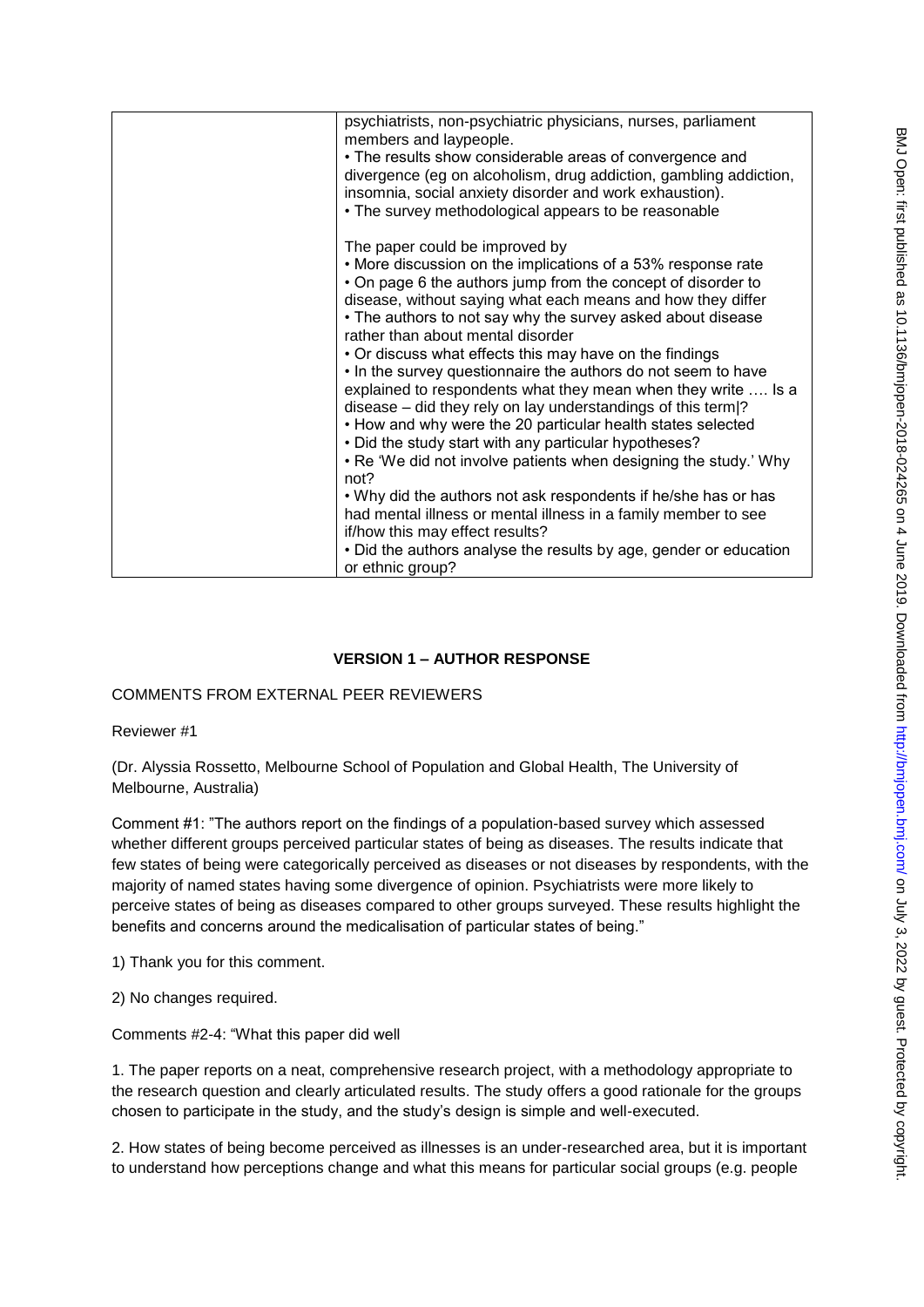with the condition), and society more broadly. This paper furthers our understanding of differences between different social groups and the implications of categorising a state of being as a disease.

3. Overall, this paper is clearly and succinctly written. It synthesises appropriate research from the existing literature to argue for the need to conduct the current study, offers concise descriptions in the Methods and Results sections, and provides a detailed Discussion section which situates the results in the broader context of both similar research and the current trend towards increasing medicalisation."

1) Thank you for these comments.

2) No changes required.

Comment #5: "Suggestions for improving the manuscript

1. Strengths and limitations box

a. Point 3 which notes the similarity of the study sample to its target population would benefit from an expansion on why this is an important strength of the study (i.e. suggests that the views of study participants are likely to be representative of their particular stakeholder groups)."

1) We have revised the text as suggested.

2) Please see our response to editorial comment #2.

3) Page 4.

Comment #6: " 2. Introduction

a. Page 6, lines 24-29: The sentence reads 'We therefore examined which, among a number of states of being people perceive as diseases, and to explore differences in perceptions within and between different stakeholder groups.' This sentence does not appear to make sense – part of it may be missing, or two sentences have run together. Please revise this so that readers are clear on the aims of the research."

1) We have revised the text as follows.

2): "No previous study has compared perceptions of disease across professional groups (psychiatrists, other medical physicians, nurses), laypeople, and legislators (laypeople who can influence health policy and the distribution of resources). We therefore, in 2010, conducted the Finnish Disease (FIND) survey,13 which examined the views of these stakeholder groups to determine the extent to which they considered 60 states of being to be diseases. We have previously reported results for the entire set of 60 states of being included in the survey.13 Here, we focus in detail on 20 states that constitute possible mental disorders, explore differences in perceptions within and between different stakeholder groups, and look separately at responses from psychiatrists and other physicians.

3) Page 6.

Comment #7:

"b. The sentence 'We have previously reported results for the entire set of 60 states of being included in the survey' (lines 29-31) is not well integrated within the context of the final paragraph, perhaps because this is the first time that any reference to the FIND survey is mentioned and it is unclear at this point how the aims described in the previous sentence will be met. It may be appropriate at this point to include a sentence that briefly describes the FIND study (e.g. 'We will use a subset of data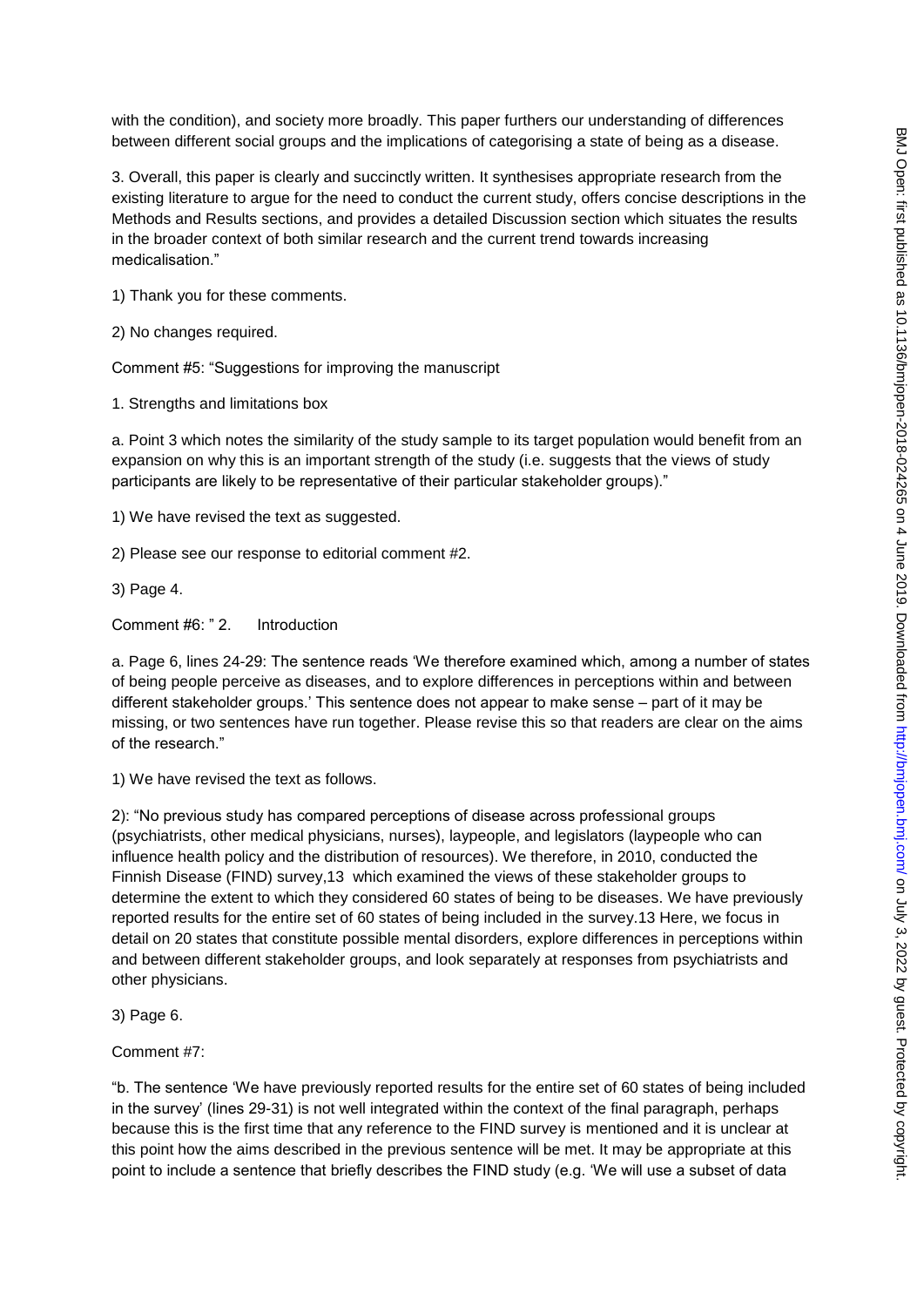from the cross-sectional Finnish Disease (FIND) survey, conducted in 2010, to assess perceptions of states specifically related to mental health' or similar) to situate the current report within the context of the larger survey."

1-2) Thank you for these comments. We have revised as suggested, see our response to previous comment (Comment #6).

3) Page 6.

Comment #8: "3. Methods

a. Page 7, lines 31-35 state 'We randomized the 60 states into three blocks (Supplementary material, pages 9-14), each containing 20 states, and presented the blocks randomly to respondents within each sample group13.' However, the supplementary file only contains version A of the questionnaire, not the block randomisation procedure/sets, as this sentence implies. Please consider revising this sentence to make it clear that the supplementary material contains the questions used in the survey, and that reference 13 details the randomisation of the 60 states into blocks, which were then randomly presented to respondents."

1) We have clarified the text as suggested.

2) The revised text is as follows: "We randomised the 60 states of being into three blocks (1, 2 and 3; each containing 20 states). We created three versions of the questionnaire: version A consisted of blocks in the order 1-2-3 (Supplementary material, pages 9-14), version B in the order 3-1-2 and version C in the order 2-3-1. Within each sample group, we randomised respondents to one of the three versions (figure 1)."

3) Page 7.

Comment #9:

"b. Page 9, line 11 makes reference to an analysis of whether participants' responses differed by response round. This is the first time any mention of response rounds has been made, and it is not clear what the term refers to (e.g. does it relate to whether participants responded to the survey immediately or after their first or second reminders, or some other feature of the survey methodology?). It is also not explained in the previous publication (reference 13). If the variable is going to be included in analyses and referred to throughout the remainder of the report, it should be clearly described in the Methods section, so please include more detail on this."

1) Prompted by the reviewer comment, we have revised the text to clarify this issue as follows.

2) "We mailed the questionnaires in June 2010 (1st response round) and sent reminders in August and October 2010 (2nd and 3rd response round; questionnaires were re-sent to those who had not previously responded). We made pre-contacts with MPs by email and telephone."

3) Page 7.

Comment #10: "4. Results

a. Figure 1 appears to be missing two people in the final study population. The number under the 'Eligible sample' heading (6,164) minus the number in the 'Non-responders' box (2,903) equals 3,261, not 3,259 as stated under the 'Final study population' heading. Please check and clarify these numbers."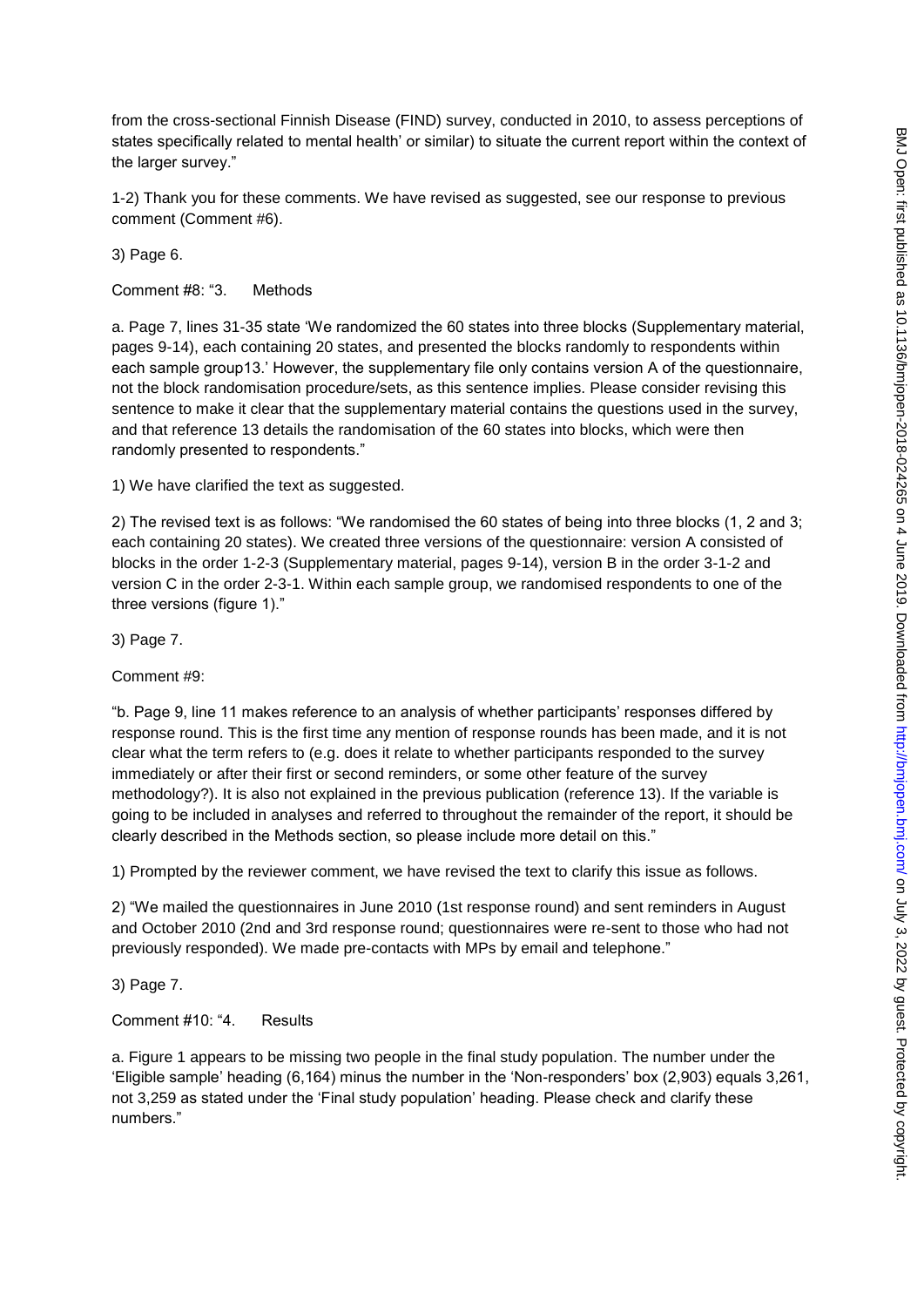1) Thank you for the comment. There was a mistake in number of "Non- responders"; the correct number is 2,905, not 2,903. In more detail: 2,882 did not respond; not 2,880 as previously reported. The number of those who did not meet inclusion criteria was correct (n=23).

2) We have revised the flow chart.

3) Figure 1.

Comment #11:

"b. The sentence on page 10, lines 9-14 states 'We found no differences in participants' characteristics to the target population in terms of age and gender distribution, education, employment and marital status or in participants' characteristics or perceptions by response round (Supplementary material, pages 3-4).' It is currently unclear where the data on the target population, i.e. the data used to make this comparison, has come from; the supplementary material on pp. 3-4 only contains the demographic characteristics of each sample group, and the online version of the original paper (http://bmjopen.bmj.com/content/2/6/e001632) contains no links to the appendices/supplementary material which might be used to clarify this issue (which may be something to bring up with BMJ Open?). Please describe where the comparison data for each target population has come from (e.g., Census data, medical/nursing association data), either in the Methods or Results section. Please also describe in the Methods or Results what statistical tests were used to determine whether there were differences between the sample groups and their target populations, and the significance level(s) used."

1) Thank you very much for this comment. This information is indeed mainly in the Webappendix (Table 1 and its references) of our earlier BMJ Open article, published in 2012.

2) We have emailed BMJ Open (info.bmjopen@bmj.com) on Jan 11, 2019, and asked to add the Webappendix back to the website.

We have removed the sentence "Finally, to estimate selection bias, we examined whether participants' characteristics or responses differed by response round. " from the Methods.

We have removed the sentence "We found no differences in participants' characteristics to the target population in terms of age and gender distribution, education, employment and marital status or in participants' characteristics or perceptions by response round (Supplementary material, pages 3-4)." from the Results.

We have revised the text in the Discussion as: "In addition, the sample proved similar in its characteristics to the target population in terms of age and gender distribution, education, employment and marital status.13 Moreover, we found no significant differences in perceptions or participant characteristics by response round, reducing concern regarding selection bias.13" Citations #13 is our earlier BMJ Open article, published in 2012.

3) Pages 9, 10, and 12-13.

Comment #12:

"c. Figure 2's heading states that non-psychiatrist physicians' results are designated as O, but the abbreviation is D in the figure itself. Please clarify this."

1) We have corrected this mistake and the revised text is as follows

2) "Proportions (divisions at 0.25, 0.5, and 0.75) to the claim "this state of being is a disease" in psychiatrists (P), non-psychiatrist physicians (D), nurses (N), parliament members (MP) and laypeople  $(L)$ ."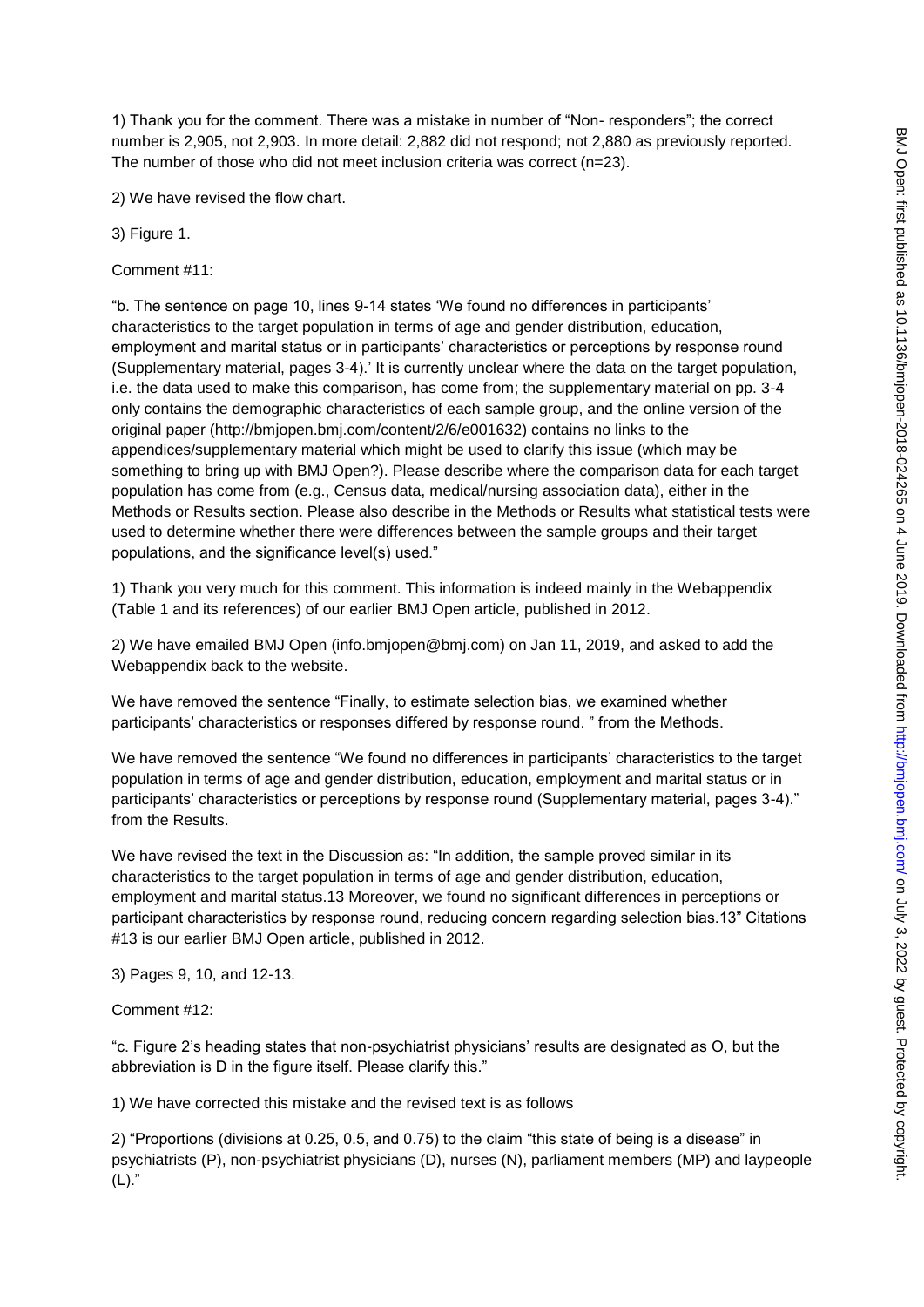3) Page 23.

Comment #13:

"a. Page 13, paragraph 2: Another limitation of this study is that reasons for non-participation in the research cannot be determined, and so there may be potential biases in the data based on how relevant or interesting this topic is to particular sub-groups. In making this comment, I am thinking particularly about MPs, whose response rate was notably lower than that of the other stakeholder groups sampled in this research. This is interesting because one might assume that MPs would have a strong interest in participating in a study like this, given that healthcare and population health and wellbeing are important concerns for developed countries, as noted later in the Discussion. I therefore wonder what implications their reduced participation might have for both this research and broader issues such as: a) how they prioritise healthcare in relation to other national concerns; b) their capacity to make informed decisions about the health and wellbeing of the populations they serve; c) how the views of MPs (and others) who do not have a strong knowledge of, or interest in, health and illness are taken into account when making important decisions on these topics (e.g. around funding for research into particular diseases, investment in prevention vs treatment); and d) how/why they might accept or reject particular views around the medicalisation of particular states of being (e.g. do they rely more on experts' opinions, or balance the views of professionals and the public? How does this affect decisions around resource allocation?). Please consider mentioning the issue of being unable to determine reasons for non-participation as a limitation of the research, and (perhaps to a lesser extent) how this might affect the decisions or actions of particular stakeholder groups in the Discussion."

1) The response rate is a half full/half empty issue: our response rate, relative to most survey was – aside from the legislators – excellent, though low enough that bias is possible. The reasons for nonresponse are, as the reviewer points out, speculative. It is possible that legislator's lack of response represents lack of knowledge and interest in health issues. We think it is more likely that, in the face of many competing demands, the majority place a low priority on completing surveys.

2) We have added the following to the limitations: "Third, the response rate was substantially lower among legislators, raising issues of possible unrepresentativeness of those who did complete the survey."

3) Page 13

Comment #14:

"b. Page 13, lines 31-33 states '…individuals may react differently to a particular response depending on how questions were worded.' Individuals are providing a response to a question in the survey, so it is not clear why they would be reacting to their own response. Should this read '…individuals may react differently to a particular question depending on how it was worded'?"

1) Thank you for this correction.

2) Revised text is as suggested: "…individuals may react differently to a particular question depending on how it was worded."

3) Page 13.

Comment #15:

"c. Table 3, column 1, row 4: It is not clear how a lack of sexual desire would result in an altered appearance, as implied by the heading. Please clarify this or remove the words 'altered appearance' if they are not relevant."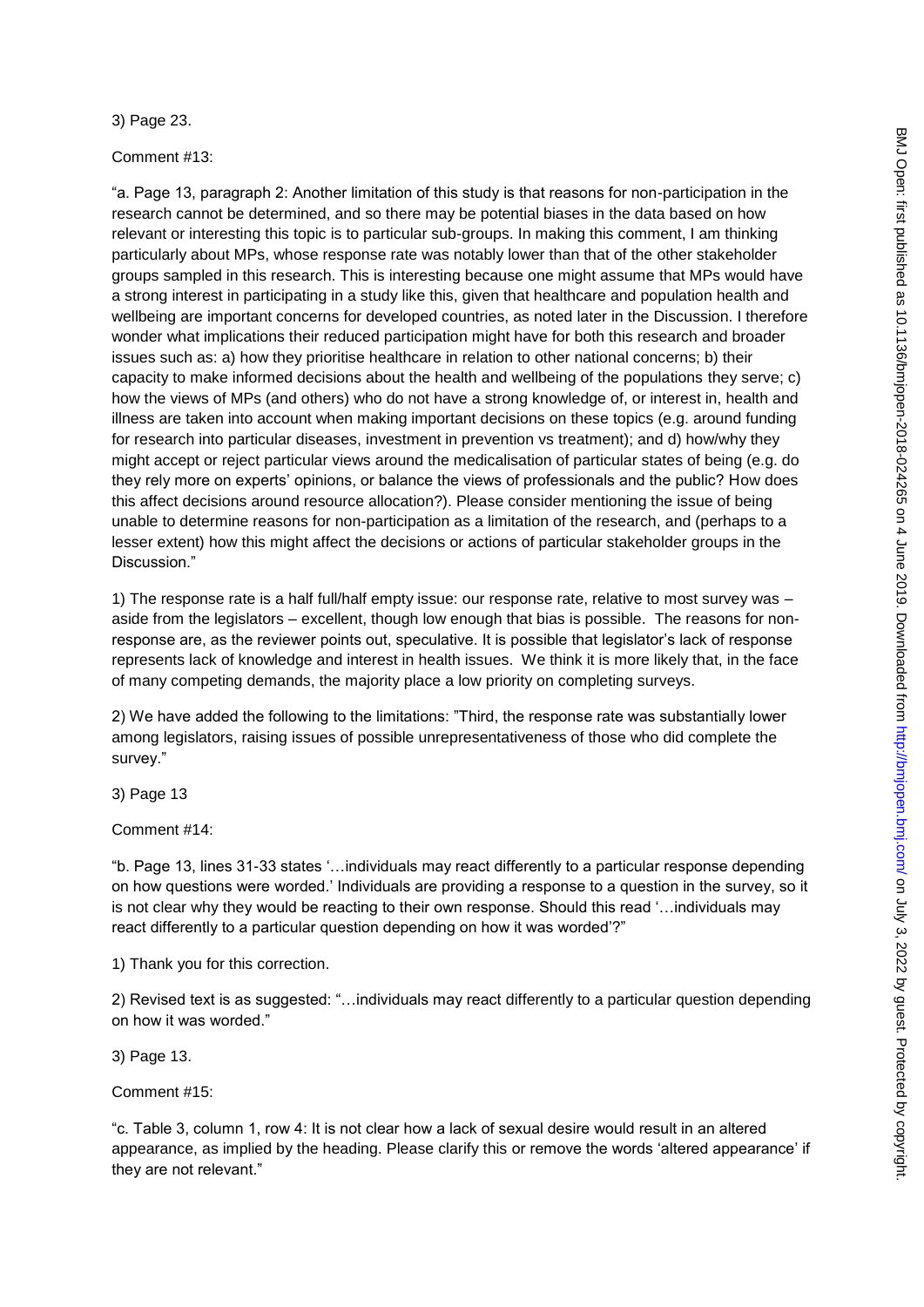1) We have revised as suggested.

2) Revised sub-title is: "Diminished function, often age-related"

3) Table 3 on page 26

Comment #16:

"d. Page 15, paragraphs 2-3 note the positive aspects of medicalisation, but one that appears to be missing is that resourcing for states of being that are perceived as diseases increases (e.g. more healthcare jobs are created; more research funding is allocated; more support is provided, such as reasonable adjustments in the workplace and initiatives focused on social support such as befriending programmes). Please consider mentioning this as a benefit of medicalisation in this section of the Discussion."

1) We covered/discussed the benefits of the medicalization of mental health problems in the Discussion and Table 3. We have increased the discussion regarding benefits of medicalization as suggested.

2) The revised sentence as follows: "On one hand, medicalisation increases public awareness of mental illness and is likely to increase the social acceptability of suffering from mental illness, may increase public funding devoted to the management of mental problems and to research addressing those problems, may increase rates of help-seeking for mental health problems, and may facilitate access to care (e.g., insurance reimbursement)."

3) Page 15

Comment #17:

"e. Page 16, lines 44-46: The sentence 'For some states (approximately 2/3 of psychiatrists see drug and gambling addictions as diseases; this is true of only 1/3 of lay people – Figure 2)' does not make sense. Please clarify its meaning."

1) There was one period/dot (".") sign where there should have been comma (",") sign. This caused confusion. We have now clarified the text as suggested.

2) The revised text of the paragraph is: "An important contribution of this study is our finding regarding the gradient of medicalisation across groups, and particularly the much greater inclination for psychiatrists to label states of being as diseases. For some states (e.g. approximately 2/3 of psychiatrists see drug and gambling addictions as diseases; this is true of only 1/3 of lay people – Figure 2), one might view this as an enlightened view by psychiatrists associated with a reluctance to blame the victim, and a desire to provide help rather than censure. For other states, in which there is a large discrepancy (e.g. social anxiety, generalised anxiety disorder), one might see the nefarious influence of the pharmaceutical industry and specialty self-interest leading to over-medicalisation resulting in approaches that do more harm than good.21,33"

3) Pages 16-17.

Comment #18:

"f. The heading on page 15, lines 3-6 indicates that pages 15-17 will focus on situating the research within the broader context of the role of medicalisation in Western society, implications of the research for particular stakeholder groups, and future research directions. Although there is a comprehensive discussion of the benefits and disadvantages of medicalisation, there is very little space devoted to either the impact of the results for clinicians and policy makers, or the direction future research might take. For a study as unique as this one, with quite wide-ranging implications, it is crucial to explain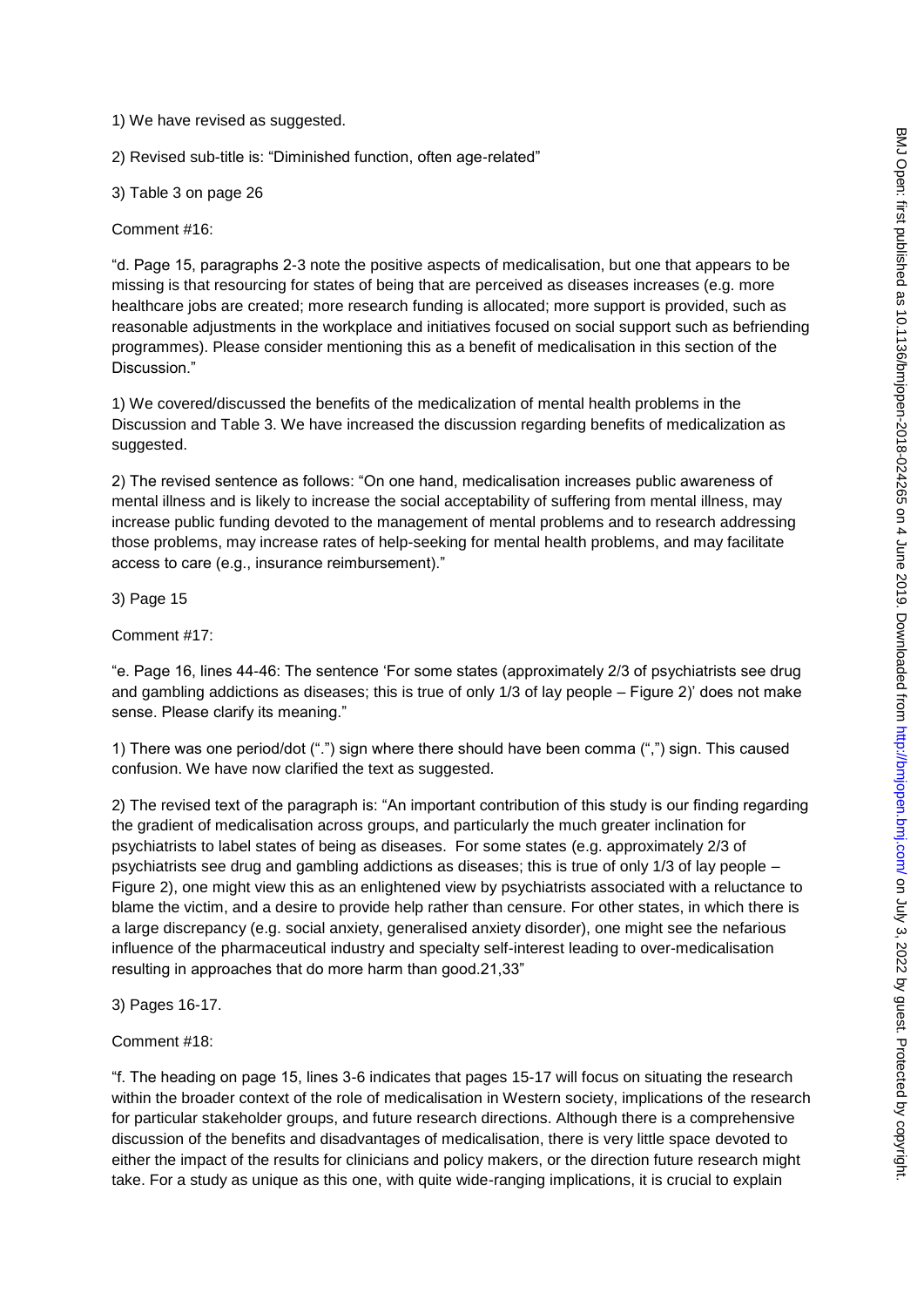what the research findings mean in the context of the points raised in this part of the Discussion, e.g. do we need to have a more balanced and inclusive conversation about which states of being should be considered diseases, and how these determinations are made? How can this research contribute to this discussion? How might lay people contribute their views to the development of clinical practice guidelines and diagnostic manuals? Would a follow-up survey be warranted to assess whether stakeholders' conceptualisations of particular states of being have changed since 2010? Should future research use a different methodology (e.g. qualitative, mixed methods) to explore how conceptualising different states of being as diseases affects professional decisions around diagnosis, care and treatment? Please expand on the implications and future research sections of the Discussion to more fully explore the potential contribution of this research to the wider literature on this topic."

1-2) We have expanded as suggested in the following. "Our results therefore highlight the desirability of a more inclusive conversation regarding what states of being should be considered diseases, and the implications of these decisions, particularly around issues of medicalisation. Our findings reflect on the profound implications of attitudes regarding which health states should be seen as diseases; one could argue that this paper should be required reading for those categorising health states, and making recommendations regarding their management, both in the clinical and health policy spheres.

Lay people are now routinely included in clinical practice guideline panels.40 Including them in groups that produce diagnostic manuals would also be highly desirable. In terms of future research, qualitative studies exploring the reasons for peoples' decisions regarding what states constitute diseases, and the implications they see for these decisions would likely provide additional important insights into this crucial issue."

3) Page 17.

Comment #19: "6. General

Please proofread the manuscript to correct minor grammatical errors, e.g.:

i. p. 6, line 31 should read 'Here we focus in detail on 20 states…'"

1) The original sentence was "Here, we focus in detail in 20 states that constitute possible mental disorders, and look separately at responses from psychiatrists and other physicians".

2) We have revised as suggested: "Here, we focus in detail on 20 states…".

3) Page 6.

Comment #20:

"ii. p. 7, line 9 should read '…members of the Parliament of Finland'"

1) We have added the lacking "the", as suggested.

2) Revised sentence is: "We selected a random sample of 3,000 laypeople, 1,500 physicians, 1,500 nurses and all 200 members of the Parliament of Finland (MPs)."

3) Page 7.

Comment #21:

"iii. p. 8, line 24 should read 'The states of being not included in the previously mentioned categories…'"

1) Thank you for the comment. We have revised as follows.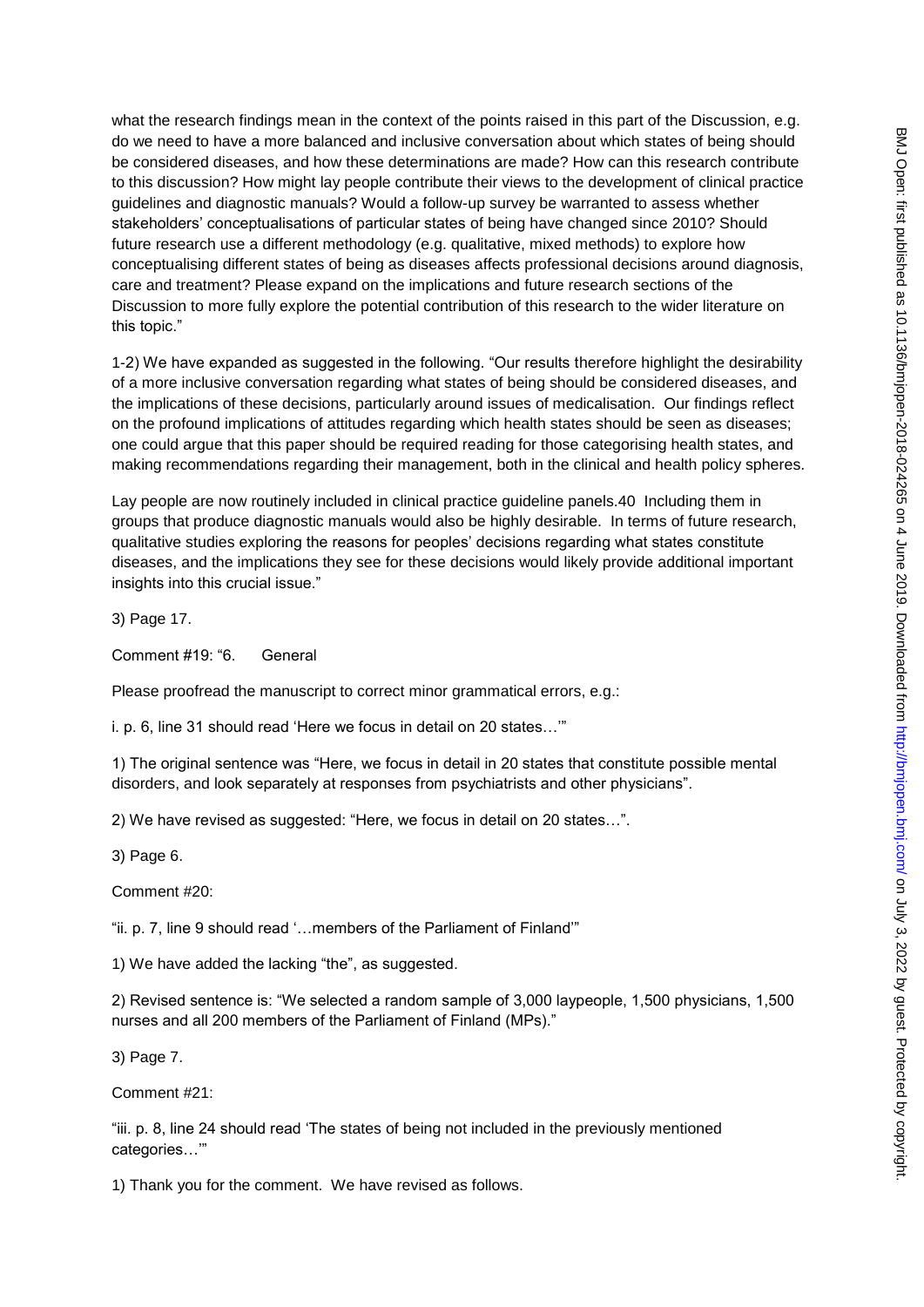2) Revised sentence is: "The states of being not included in the previously mentioned categories…".

3) Page 8.

Comment #22:

"iv. p. 13, lines 50-55 should read 'iii) one stakeholder groups' attitudes toward a range of conditions, we found only one study that assessed the concept of disease over a wide range of conditions across several stakeholder groups. This survey, conducted in the 1970's, examined…'"

1) We have added the lacking "a" as suggested.

2) The revised sentence is "iii) one stakeholder groups' attitudes toward a range of conditions, …"

3) Page 13.

Comment #23:

"v. p. 16, line 31: define GDP before using the abbreviation."

1) We have defined GDP as gross domestic product.

2) Revised sentence reads as: "Finally, with healthcare consuming an ever-increasing proportion of the gross domestic product (GDP) of developed countries, …"

3) Page 16.

Reviewer #2

(Prof. Graham Thornicroft, King's College London, UK)

Comment #1-3: "This review includes the following strengths

• The aim of this paper is rather interesting ie To assess which mental health-related states of being are perceived as diseases by psychiatrists, non-psychiatric physicians, nurses, parliament members and laypeople.

• The results show considerable areas of convergence and divergence (eg on alcoholism, drug addiction, gambling addiction, insomnia, social anxiety disorder and work exhaustion).

• The survey methodological appears to be reasonable"

1) Thank you for these comments.

2) No changes required.

Comment #4: "The paper could be improved by

• More discussion on the implications of a 53% response rate"

1) We consider a 53% response rate for this kind of survey (conducted among people who do not personally know the researchers) as strength of our study. Further, as stated in the revised manuscript "… the sample proved similar in its characteristics to the target population in terms of age and gender distribution, education, employment and marital status.13 Moreover, we found no significant differences in perceptions or participant characteristics by response round, reducing concern regarding selection bias.13"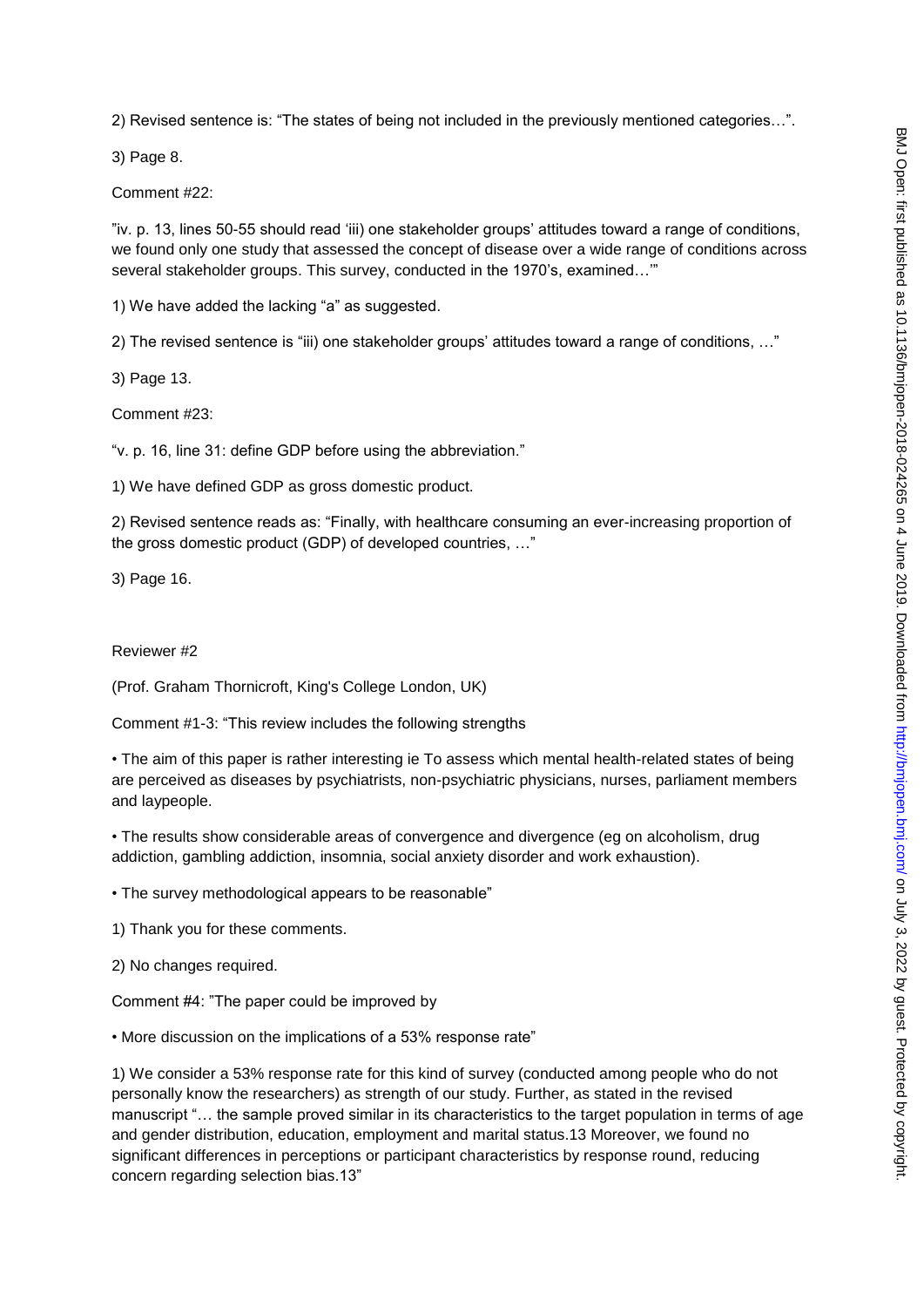As stated in previous response (reviewer #1 comment #13), we have acknowledged that the lower response rate in the legislators may have implications in terms for representativeness.

2) We have added the following to the limitations: "Third, the response rate was substantially lower among legislators, raising issues of possible unrepresentativeness of those who did complete the survey."

3) Page 13.

Comments #5-8: "On page 6 the authors jump from the concept of disorder to disease, without saying what each means and how they differ"; The authors to not say why the survey asked about disease rather than about mental disorder"; "Or discuss what effects this may have on the findings"; "In the survey questionnaire the authors do not seem to have explained to respondents what they mean when they write .... Is a disease – did they rely on lay understandings of this term?"

1) Thank you very much for the comments. We have expanded our discussion of study limitations.

2) We have added following text to the limitation paragraph: "Finally, as this analysis is a part of larger scale FIND Survey assessing not only mental health-related states of being but states from various other specialties, we did not survey whether these states were considered as "mental health-related disorders" or "psychiatric conditions" but as "diseases". Furthermore, we did not define word disease in the survey but relied on each respondent's own understandings of this term. These aspects can also be seen as limitations of our study."

3) Page 13.

Comments #9-10: "How and why were the 20 particular health states selected"; and "Did the study start with any particular hypotheses?"

1) We have clarified these issues by adding information to the Methods.

2) Revised text in the methods say: "We selected sixty states of being that we considered to be familiar to the relevant stakeholders based on existing literature, the International Classification of Diseases (ICD-10), and iterative discussion and consensus-building processes. We anticipated that some of these states would be considered as a disease by (almost) all, some by (almost) no one, and that some states would elicit disagreement." Somewhat later the text in Methods says: "For the present study (FIND Psychiatry), we selected all 20 states of being related to mental health."

3) Pages 7 and 8.

Comment #11: "Re 'We did not involve patients when designing the study.' Why not?"

1) Involving patients in the planning of the studies was less common in 2008-2009 (that time when we planned this study) than it is today. We stated "We did not involve patients when designing the study" in our manuscript as that is expected from the BMJ journals. We did, however, pilot the study among lay people. We did not ask these questions specifically from patients but our database includes plenty of different kind of patients.

2) We revised the text as: "We did not involve patients when designing the study. We pilot tested the questionnaire with 20 laypeople and five physicians, and made minor revisions on the basis of feedback. Laypeople (as well as all physicians and nurses) were sampled at random, and we did not collect information regarding a history of psychiatric illness."

3) Page 9.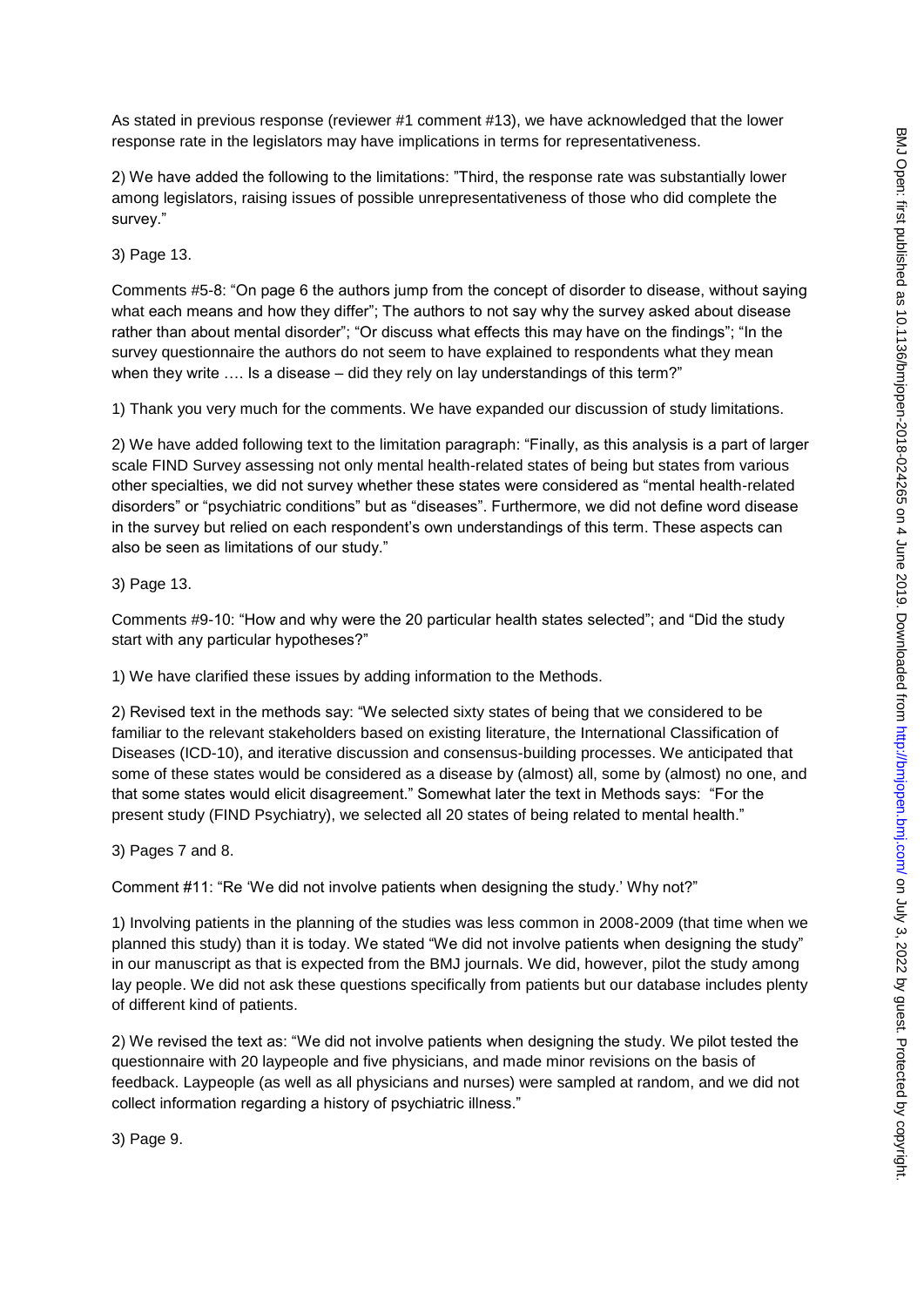Comment #12: "Why did the authors not ask respondents if he/she has or has had mental illness or mental illness in a family member to see if/how this may effect results?"

1) We were interested in general perceptions regarding concept of disease. There were 60 conditions, of which 20 mental health related, in our questionnaire. Including questions regarding whether people had themselves or their relatives certain conditions could have been an option. However, it may have had decreased the responses as many of these conditions still remain stigmatized. Furthermore, we did not have ethical approval for asking medical history of the participants or their relatives.

2) No changes.

Comment #13: "Did the authors analyse the results by age, gender or education or ethnic group?"

1) In our models we took several variables into account: respondent group, age, and gender. We also collected/had information for many other factors, including employment, education and urbanity for laypeople and parliament members, location of primary occupation, specialization and academic training for all physicians, and current employment sector and primary task for nurses. As the factors measured for respondent groups differed between the groups, we did not compare/analyse groups by these factors. We used this information to examine if we our study samples were representative of their target groups, which indeed was the case (Appendix 1 of the Webappendix). Furthermore, we used this data for non-response analyses (to examine potential selection bias).

We covered these issues in the Methods and Results.

We wrote in the Methods: "We constructed multivariable linear regression models using the composite score as the dependent variable and the following independent variables: 1) respondent group (i.e. psychiatrists, non-psychiatric physicians, nurses, members of parliament and laypeople); 2) gender; and 3) age. Because almost all nurses were female, gender, age, and respondent group could not be included in a single model. Therefore, we constructed two models both of which included age (reflecting 10-year increments). The first model also included the respondent group and the second model included gender. Finally, to estimate selection bias, we examined whether participants' characteristics or responses differed by response round."

We wrote in the Results: "In the multivariate linear regression, respondent group was significantly associated with disease perception composite score (Table 2). There was also a 0.37 decrease in the disease perception composite score (CI: -0.68, to -0.05; p=0.02) per 10-year incremental increase in age, indicating that older age was associated with less inclination to consider states to be diseases. In a separate multivariate linear regression, women were predicted to be more inclined to consider states of being as diseases (estimated gender difference in score 3.3, CI 2.36 to 4.21, p<0.001). The impact of age was very similar in this second model."

2) We revised the Discussion regarding these aspects and added following sentence to the end of the first paragraph of the Discussion: "Finally, we found that that younger people and women were modestly more inclined to consider states to be diseases than were older people and men."

3) Page 12.

| <b>REVIEWER</b>        | Alyssia Rossetto                       |
|------------------------|----------------------------------------|
|                        | The University of Melbourne, Australia |
| <b>REVIEW RETURNED</b> | 28-Jan-2019                            |

### **VERSION 2 – REVIEW**